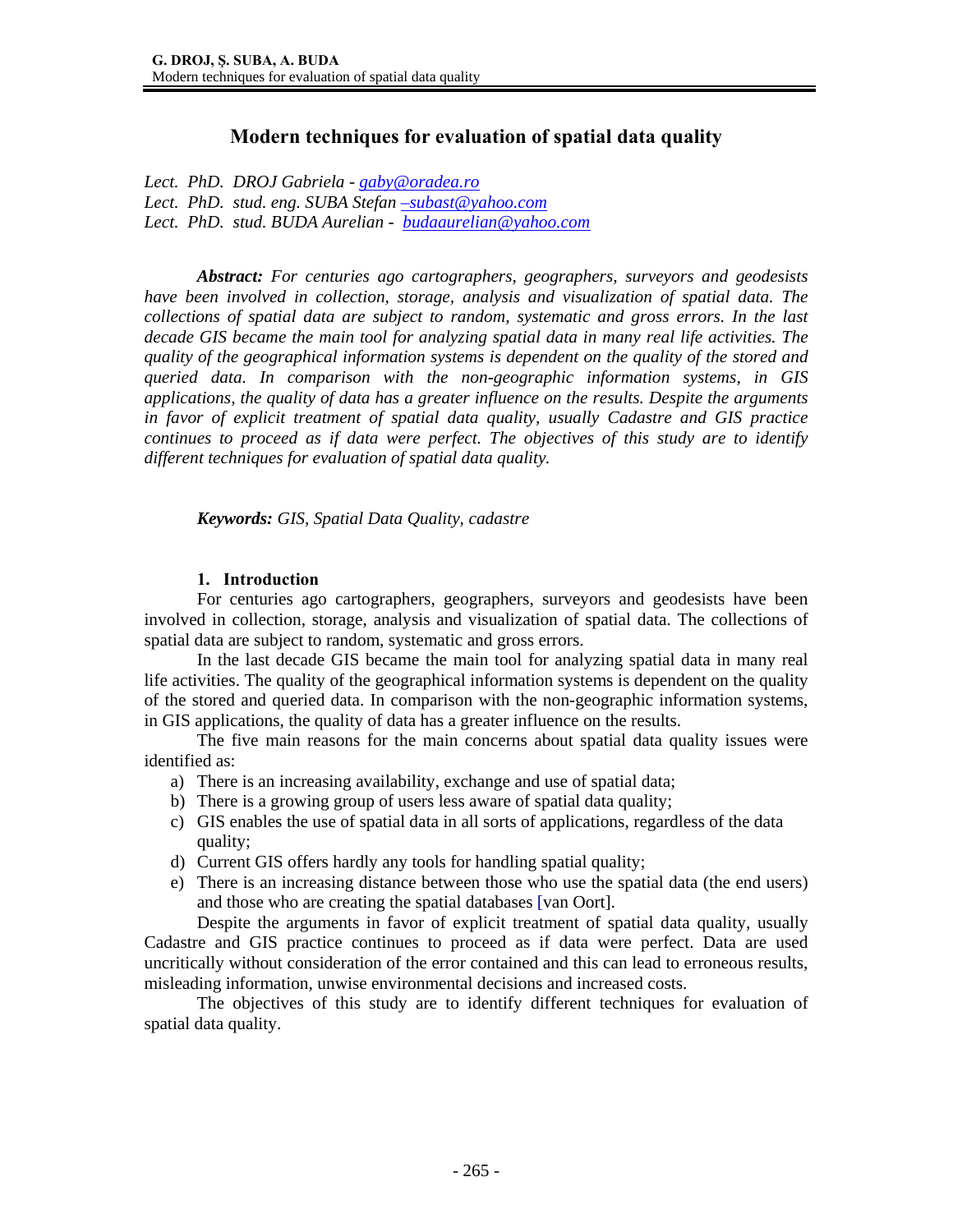### **2. The quality of spatial data**

**The quality of spatial data** is defined by a set of characteristic classified in [Dro09]:

- *Dependability characteristics* refer to the time related aspects of quality: availability, temporal correctness. The temporal correctness is given by the moment of collection of the data and by the level of updating.
- *Integrity characteristics* represent the applicability of information, the number of collected data and their properties: completeness, consistency, correctness.
- *Accuracy characteristics* refer the positional accuracy and attribute accuracy.

The requirements for the quality of the spatial data are depending on the specificity of the informational system. For example the quality requirements for the cadastres data are higher than for the environmental application. On the other hand the quality requirements for cadastre data are usually imposed by local and regional standards.

ISO 19113 provides a classification scheme for these errors. They are categorized into different elements and sub elements depending on the nature of the error. Regarding the ISO 19113 standard the data quality aspects are [ISO]:

- Completeness presence and absence of features and their attributes and relationships:
	- o Commission excess data presents in a dataset,
	- o Omission data absent from dataset,
- Logical consistency degree of adherence to logical rules of data structure, attribution and relationships:
	- o Conceptual consistency adherence to rules of conceptual schema,
	- o Domain consistency adherence of values to the value domain,
	- o Formal consistency degree of which data is stored in accordance with physical structure of dataset,
	- o Topological consistency correctness of explicitly encoded topological characteristics of a dataset
- Positional accuracy accuracy of the position of feature
	- o Absolute or external accuracy closeness of reported coordinate values to values accepted as or being true,
	- o Relative or internal accuracy closeness of the relative positions of features in a dataset to their respective relative positions accepted as or being true,
	- o Gridded data position accuracy closeness of gridded data position values to values accepted as or being true,
- Temporal accuracy accuracy of temporal attributes and temporal relationships of features
	- o Accuracy of a time measurement correctness of a temporal references of an item (reporting of error in time measurement)
	- o Temporal consistency correctness of ordered events or sequences, if reported,
	- o Temporal validity validity of data with respect to time
- Thematic accuracy accuracy of quantitative attributes and the correctness of nonquantitative attributes and of the classifications of features and their relationships
	- o Classification correctness comparison of the classes assigned to features or their attributes to a universe of discourse (ground truth or reference dataset),
	- o Non-quantitative attribute correctness correctness of non-quantitative attributes,
	- o Quantitative attribute accuracy accuracy of quantitative attributes.

# **3. Cadastral issues**

Cadastral survey or cadastral map is a comprehensive register of the metes-andbounds real property of a country. A cadastre commonly includes details of the ownership, the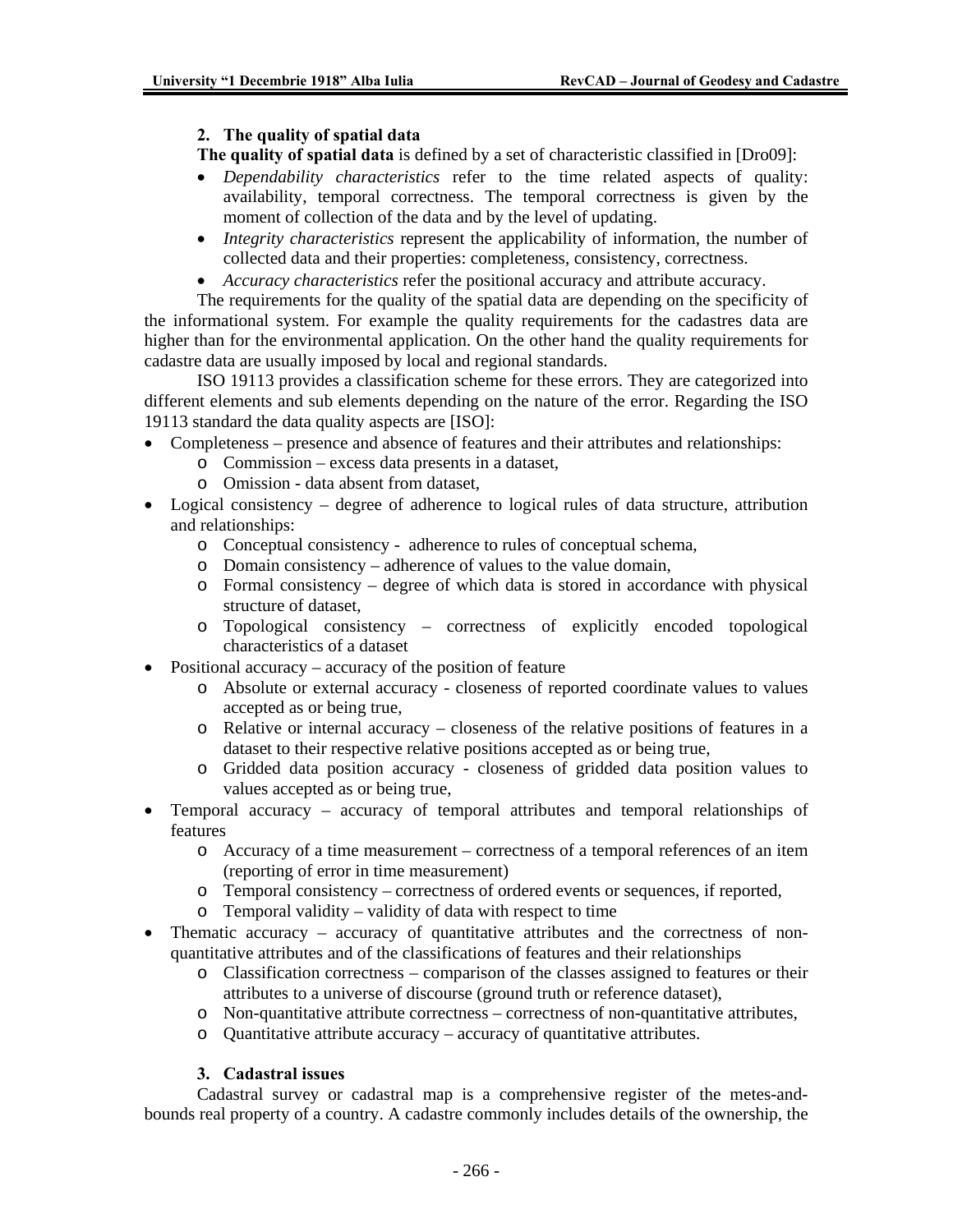precise location, the dimensions (and area), the cultivations if rural and the value of individual parcels of land. Cadastral information are important in both aspects the legal and spatial part of the information, however the legal issues is mostly dominating. Cadastre in European Union does not reply to a unique model, there are used various types of cadastre inventory systems based on different patterns and functions. The purpose of European Union is not to create a new cadastral system but to this variety without reducing efficiency of future common developments.

European cadastre's can be categorized as: [Jak09]

- **Positional-accurate cadastre** in positional-accurate type cadastres the attribute (ownership records) and the location are both up-to-date and accurate. These can be found in Austria, the Netherlands and Finland (urban areas).
- **Index map cadastre** In index map type cadastres, the actual representation of the property units can be found either from legal documents or in the field but the ownership records are accurate and up-to-date. Index maps present the topological relations between the cadastral units. Examples of these cadastres can be found in Sweden and Finland (outside urban areas).
- Mosaic cadastre In mosaic type cadastres there in no legal requirement to register the ownership and therefore the cadastre often covers only part of the country. The Cadastre contains information of individual ownerships, but there is no direct relationship with neighboring parcels. Combinations of different title maps may be compiled or reproduced but the topological relations remain undefined. These cadastres exist in Great Britain.

Regarding the requirements of the new cadastral law (7/1996), the Romanian cadastre will be in the category of positional accurate cadastre, but nowadays the are several parallel cadastral systems in use in Romania. The cadastral parcel is an important component not only in national but also in European spatial data infrastructures. In the context of global economy is necessary to create effective infrastructures and promote efficiency, therefore the systems of spatial data had to be interoperable.

# **4. Standards of spatial data**

To achieve interoperability of geographic information is necessary to establish a set of minimum standards and policies. This standards and policies must define at three levels[Dro09]:

- *Institutional level* represented by organizational rules like access rules, data protection and copyright,
- *Technical level* consists in all the hardware, software and communication protocols compatibility,
- *Semantic level* data standards, the set of public data and process standards.

In this paper we will focus on the semantic level. **Data standards** are semantic definitions that are structured in a model. They describe the minimum requirements of objects, features or items that are (will be) collected, automated, or affected by process. **Process standards** also referred as service standards describe how the procedures to follow, methodologies to apply, procedures to present information, or business process rules to be followed to implement other standards. Process standards are used: (1) to establish a threshold for minimally acceptable data, (2) to determine the best data for an application, or (3) to promote interoperability and broad based use of data.

Current standards in geographic information may be classified as industry standards also called de-facto standards and official standards, national, regional, or international standards. The de- facto standards are generated by industry, in the case of spatial data this is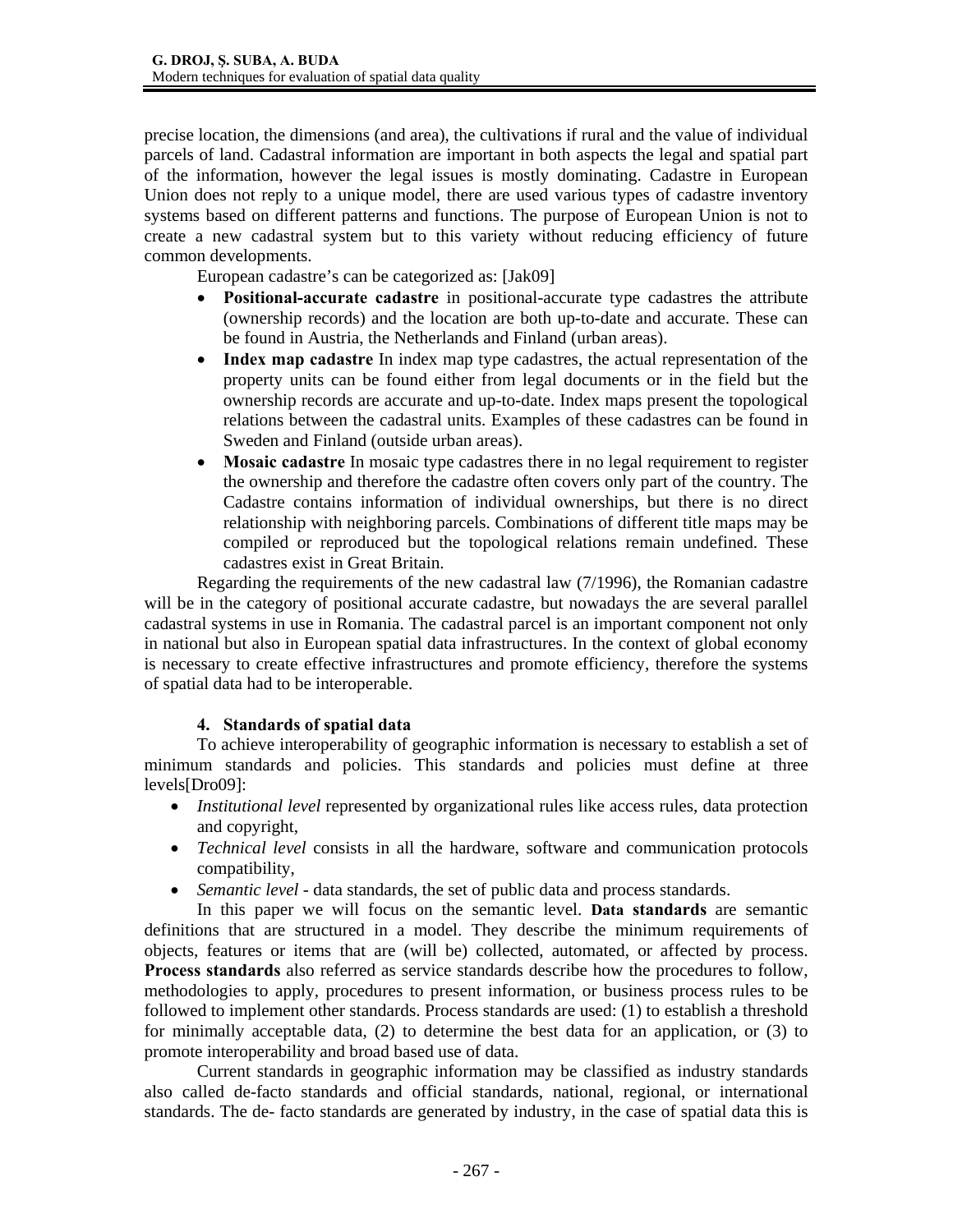the Open GIS Consortium (Open Geospatial). The official standards can be also divided in international standards (ISO), regional standards (European standards INSPIRE) and national standards.

These standards specifies all the methods, tools and services for data management (including definition and description), acquiring, processing, analyzing, accessing, presenting and transferring such data in digital/electronic form between different users, systems and locations.



Figure 1 - Relationship between ISO and OGC standards [Oos02]

Being international standards ISO is respected by the entire official standards or de – facto. The standardization in the field of digital geographic information is done by TC211 committee. Their work aims to establish a structured set of standards known as the ISO 19100 series of geographic information standards. These standards are meant to enable geospatial datasets to interact between different data models and different applications. The most important quality-related standards, for spatial data, in the ISO 19100 families are:

- ISO 19113 Geographic Information Quality principles
- ISO 19114 Geographic Information Quality evaluation procedures
- ISO 19138 Geographic Information Data quality measures
- ISO 19115 Geographic Information Metadata
- ISO 19115 Geographic Information Metadata –Part 2 : Extensions for imagery and gridded data
- ISO 19122 Geographic Information Qualifications and certification of personnel
- ISO 19127 Geographic Information Geodetic codes and parameters
- ISO 19131 Geographic Information Data product specifications
- ISO 19139 Geographic Information Metadata XML schema implementation
- The must important industrial standards for spatial data specification are the OpenGIS.

**OpenGIS ® Standards** and Specifications are technical documents that detail interfaces or encodings. Software developers use these documents to build support for the interfaces or encodings into their products and services [Ogis].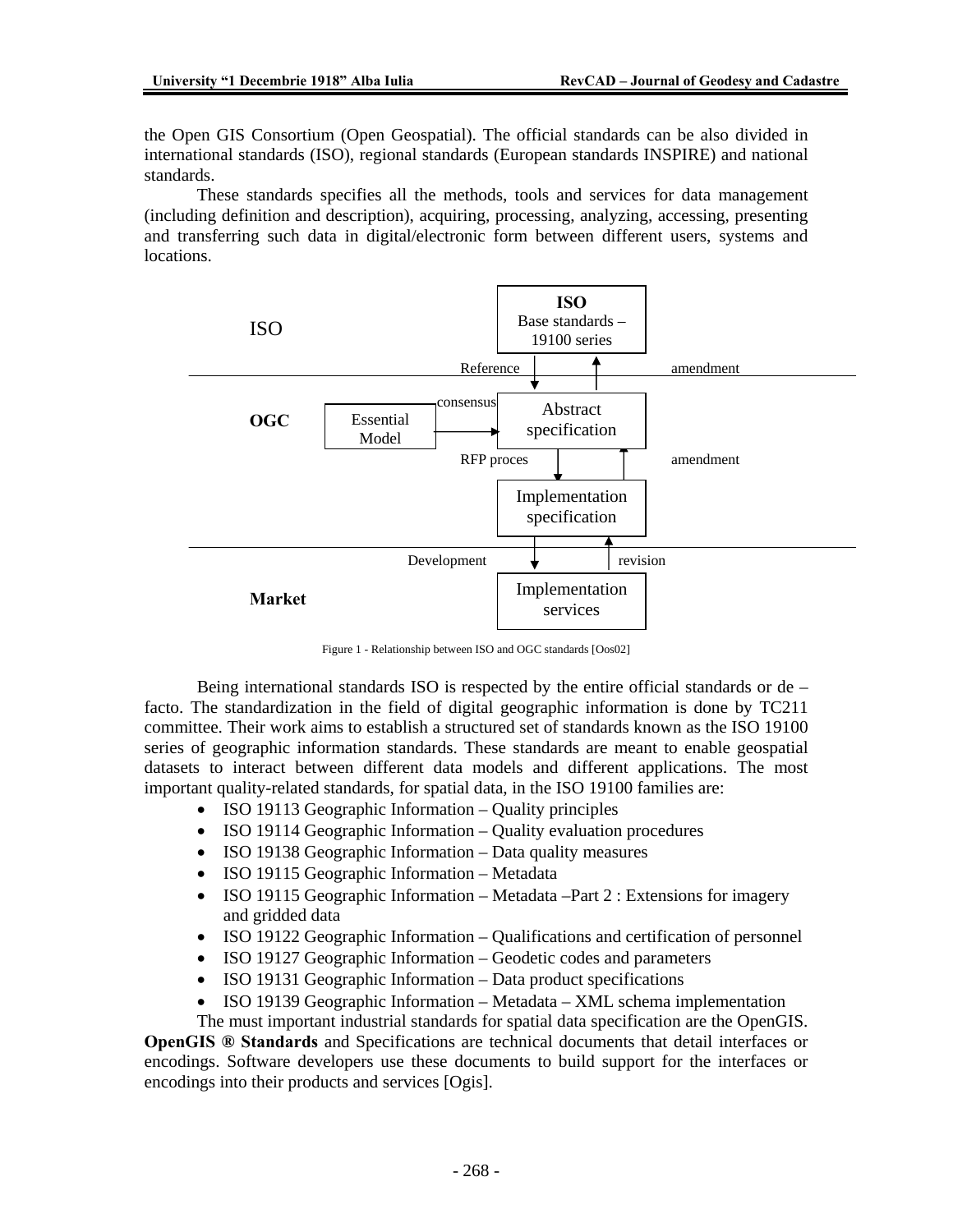There is a close link between the ISO and OpenGIS standards. These relations are presented in figure 1.[Oos02]:

Each country, based on ISO 19100 series, OpenGIS Standards and Specifications and national land management laws, tries to standardize the spatial data in order to establish a National Spatial Information Data. For European countries this NSDIs must also fulfill the regulation of INSPIRE.

**INSPIRE (**Infrastructure for Spatial Information in Europe) is meant to create a legal framework in order to establish and operate an Infrastructure for Spatial Information in Europe, for the purpose of formulating, implementing, monitoring and evaluating Community policies at all levels and providing public information.

#### **5. Techniques for evaluation of spatial data quality**

The international ISO standards provides principles not only for the principles how geospatial data can be described but also offer guidance on assessing the quality of actual data sets and what should be the quality evaluation procedures. The procedures for evaluation of data quality according to the ISO 19114 standard it must be done in five steps[Jak09, Joo06]:

- Identifying the data quality scope: elements and subelements,
- Identifying the data quality measure
- Selecting the evaluation method,
- Determine data quality results,
- Determine conformance.



Figure 2 - Five steps for quality evaluation according ISO 19114

The five steps of quality evaluating procedures and the relationship between them are presented in the upper picture.

The quality evaluation information shall be reported as metadata. A separate quality evaluation report is required when metadata result is only pass/fail or when aggregate quality results are generated.

The standard specifies the fields to be filled in when reporting on assessment as a quality evaluation report (Annex I in the standard)[Jak09]: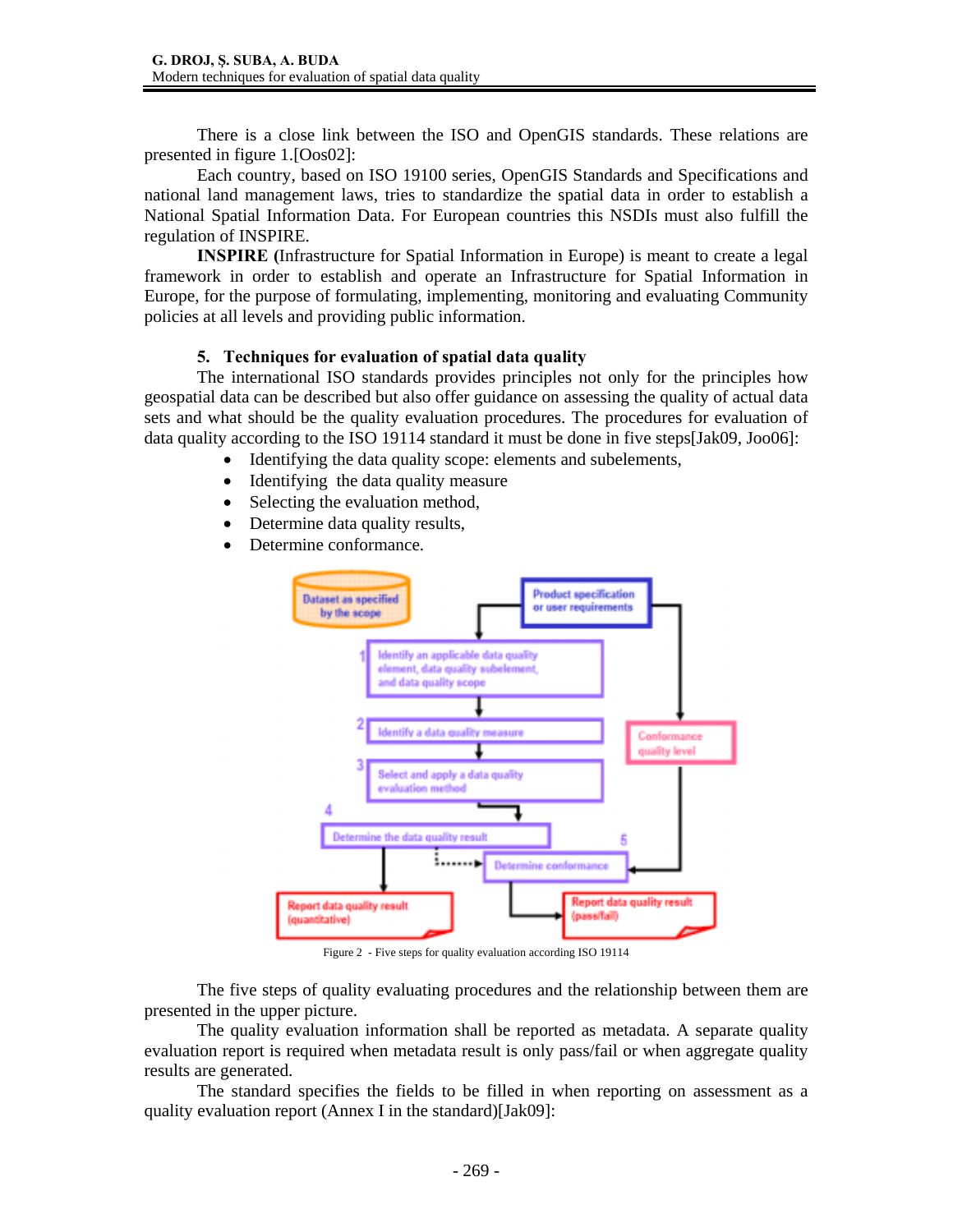- Identification of reporting document
- Scope observed
- Measure used (formula, resulting values, result unit, reliability, reliability unit)
- Confidence in conformance test (confidence value, confidence unit, documents explaining the method)
- Type of quality evaluation method used (direct external etc., inspection strategy applied)
- Description of quality method used (basic assumptions, processing algorithms, definition of parameters, parameter values for the specific test, parameter units),
- Possible aggregation of results (unit for aggregated values, resulting values, statistics used for aggregation, computation date, pointer to aggregation report)

The evaluation of spatial data quality can be done by using two methods: by direct observation, with visual comparisons of the resulted models, and by using statistical parameters.

The visual comparisons are very difficult to be done and impossible to be quantified. In the case of quality evaluation made through visual comparison is required to have images of the both models, in order to model a real life situation and the generated model.

In order to quantify the uncertainty of the spatial data, it is necessary to use statistical methods. To decide the quality of the data by statistical analysis, the comparison of the known data with the resulted data is required. To analyze the pattern of deviation between two sets of data, conventional ways are to yield statistical expressions of the accuracy, such as the root mean square error, standard deviation, mean, variance and coefficient of variation [ Dro08].

The quality requirements for cadastre data are also dependent of the type of inventory system used. In the following table we present the role of quality in the different type of cadastre. [Jak06, Jak09]

| Cadastre    | <b>Type Ownership</b> | <b>Location</b> data | <b>Potential quality issues</b>             |  |
|-------------|-----------------------|----------------------|---------------------------------------------|--|
|             | data                  |                      |                                             |  |
| Mosaic      | Ownership records     | Ownership maps       | Reliability<br>No other quality information |  |
|             |                       | (general boundaries) |                                             |  |
|             |                       |                      | available                                   |  |
| Index       | Ownership as          | Uniform index map    | <b>Positional Accuracy</b>                  |  |
|             | attribute             |                      | Topological consistency                     |  |
|             | information           |                      | Process management                          |  |
| Positional- | Ownership as          | Accurate location of | Logical consistency                         |  |
| accurate    | attribute             | boundary points      | Security issues                             |  |
|             | information           |                      | Process management                          |  |

The ISO 19138 specifies the data quality measures; it defines a set of data quality measures that can be used when reporting data quality for the sub-elements in ISO 19113. In the table below we presented the most important quality measures for cadastral issues selected from ISO 19138[Jak06, Jak09].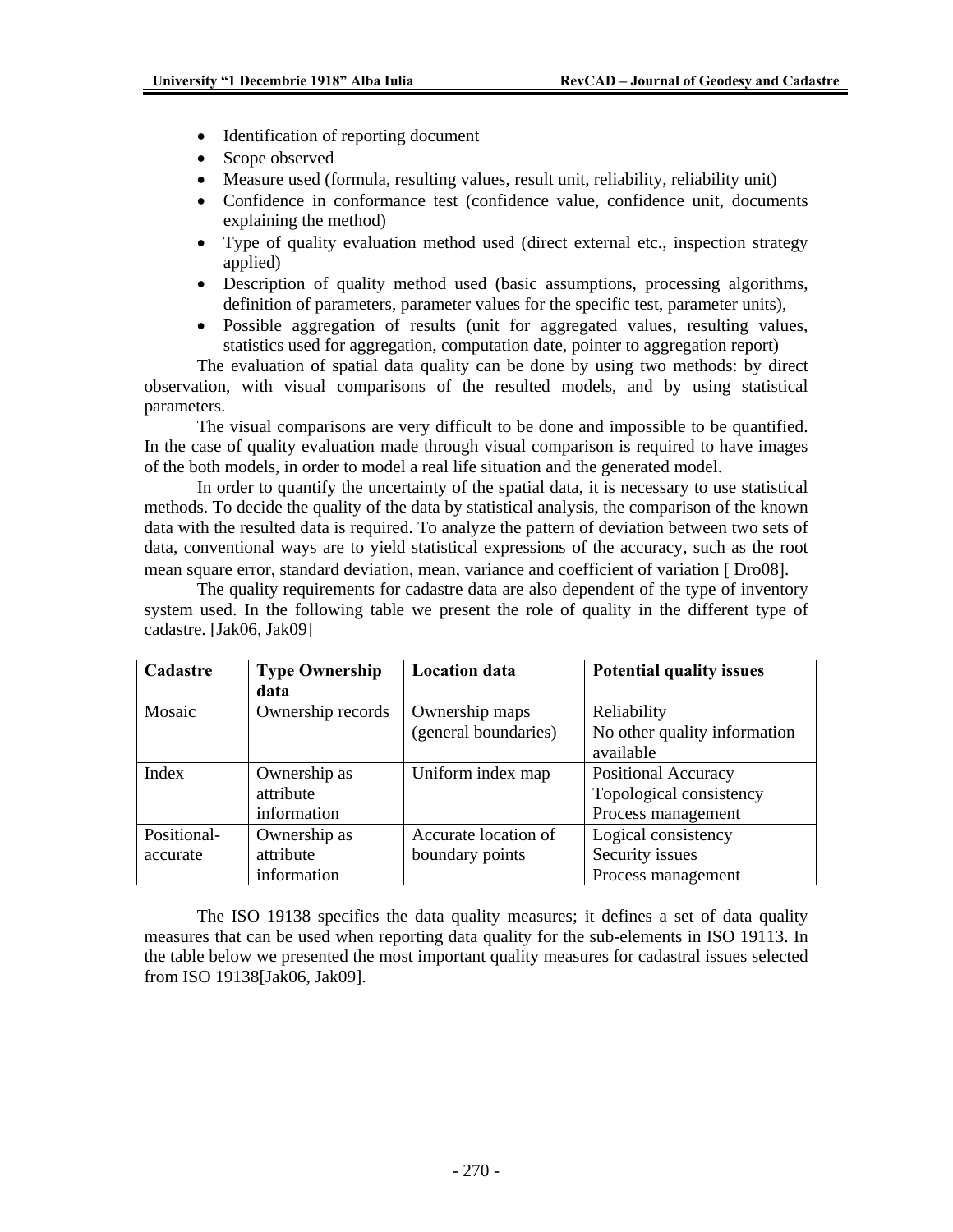| Data quality element | Data<br>quality           | Data quality measure                     | Data quality basic   |
|----------------------|---------------------------|------------------------------------------|----------------------|
|                      | sub-element               |                                          | measure              |
| Completeness         | Commission                | Number of excess items                   | Error count          |
| Completeness         | Omission                  | Number of missing items                  | Error count          |
| Logical consistency  | Topological               | Number of faulty point-                  | Error count          |
|                      | consistency               | curve connections                        |                      |
| Logical              | Topological               | Number of missing point-                 | Error count          |
| consistency          | consistency               | connections                              |                      |
| Positional accuracy  | Absolute<br>$\alpha$      | Covariance matrix                        |                      |
|                      | external                  |                                          |                      |
|                      | accuracy                  |                                          |                      |
| Positional accuracy  | Absolute<br><sub>or</sub> | <b>RMSE</b><br>standard<br><sub>or</sub> |                      |
|                      | external                  | deviation, where the true                |                      |
|                      | accuracy                  | value is not estimated from              |                      |
|                      |                           | the observation but known                |                      |
|                      |                           | a priori                                 |                      |
| Temporal accuracy    | Absolute<br>of            | of<br>date<br>Mean<br>value              | Difference between   |
|                      | time                      | attributes                               | date in database and |
|                      | measurement               |                                          | date                 |
| Temporal accuracy    | Temporal                  | Number of items not in                   | Error count          |
|                      | validity                  | conformance<br>with<br>their             |                      |
|                      |                           | value                                    |                      |
| Thematic accuracy    | Classification            | of<br>Number<br>incorrectly              | Error count          |
|                      | correctness               | classified features                      |                      |
| Thematic accuracy    | Classification            | Misclassification                        |                      |
|                      | correctness               | matrix                                   |                      |

# **6. Conclusion**

In this paper we analyzed the main issues regarding spatial data quality in general and in cadastre. We studied a classification of the characteristics which represent the quality of spatial data and the main elements and subelements of spatial data quality as it is regulated by ISO standards. Also we present a brief introduction in the guidelines established by different standardization organization and the relationships between them.

The main conclusion which is pointed up by the studies is the importance of standards in data quality assessment.

The second conclusion consists in the usage of spatial data standardization as a technique for evaluation of spatial data quality.

The last conclusion is that, there are two keys to the improvement of data quality  $$ they are prevention and correction. Error prevention is considered to be far superior to error detection, since detection is often costly and can never guarantee to be 100% successful, and the best way of error prevention is to follow all the regulation regarding specification, structure, data sets, and implementation and evaluation procedures.

#### **References**:

*[Dro08]Droj, G - Quantifying the Uncertainty of Spatial Data, ZAC, Cluj, 2008 [Dro09] Droj, G, Suba, S. - Role of Data Quality in GIS Decision Support Tools, Szekesfehervar GIS Open 2009*